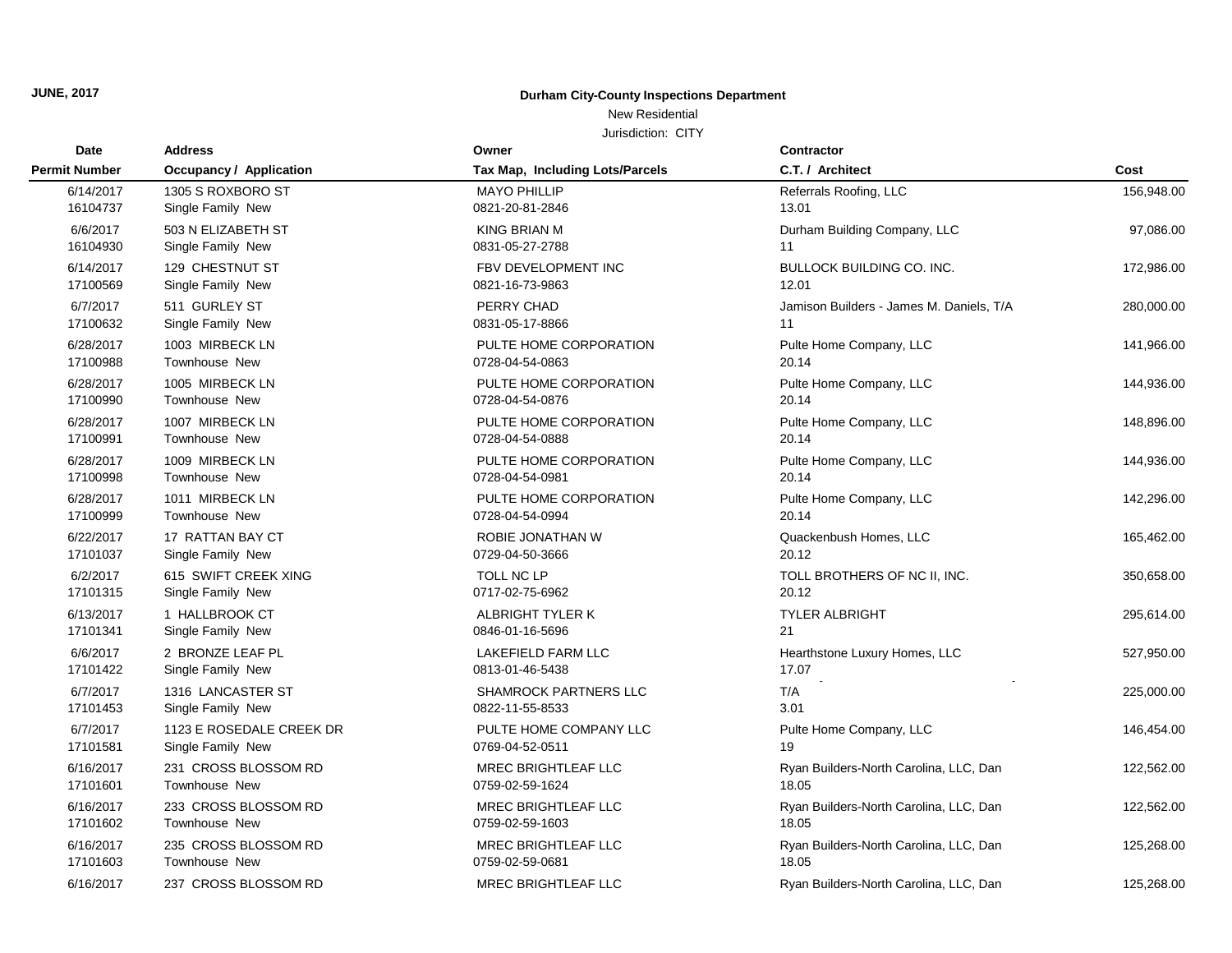#### New Residential

| Date          | <b>Address</b>                 | Owner                              | <b>Contractor</b>                      |            |
|---------------|--------------------------------|------------------------------------|----------------------------------------|------------|
| Permit Number | <b>Occupancy / Application</b> | Tax Map, Including Lots/Parcels    | C.T. / Architect                       | Cost       |
| 17101604      | Townhouse New                  | 0759-02-59-0670                    | 18.05                                  |            |
| 6/16/2017     | 303 CROSS BLOSSOM RD           | <b>MREC BRIGHTLEAF LLC</b>         | Ryan Builders-North Carolina, LLC, Dan | 126,258.00 |
| 17101605      | Townhouse New                  | 0759-02-59-0559                    | 18.05                                  |            |
| 6/16/2017     | 305 CROSS BLOSSOM RD           | <b>MREC BRIGHTLEAF LLC</b>         | Ryan Builders-North Carolina, LLC, Dan | 126,522.00 |
| 17101606      | <b>Townhouse New</b>           | 0759-02-59-0547                    | 18.05                                  |            |
| 6/16/2017     | 307 CROSS BLOSSOM RD           | <b>MREC BRIGHTLEAF LLC</b>         | Ryan Builders-North Carolina, LLC, Dan | 122,562.00 |
| 17101607      | Townhouse New                  | 0759-02-59-0526                    | 18.05                                  |            |
| 6/15/2017     | 108 LANG ST                    | <b>COLTON JOHN JR</b>              | BRC HOMES, INC.                        | 382,536.00 |
| 17101618      | Single Family New              | 0749-02-95-5601                    | 18.05                                  |            |
| 6/15/2017     | 224 CROSS BLOSSOM RD           | MREC BRIGHTLEAF LLC                | Ryan Builders-North Carolina, LLC, Dan | 122,562.00 |
| 17101621      | Townhouse New                  | 0759-02-59-0789                    | 18.05                                  |            |
| 6/15/2017     | 226 CROSS BLOSSOM RD           | <b>MREC BRIGHTLEAF LLC</b>         | Ryan Builders-North Carolina, LLC, Dan | 125,268.00 |
| 17101622      | <b>Townhouse New</b>           | 0759-02-59-0768                    | 18.05                                  |            |
| 6/15/2017     | 228 CROSS BLOSSOM RD           | <b>MREC BRIGHTLEAF LLC</b>         | Ryan Builders-North Carolina, LLC, Dan | 126,522.00 |
| 17101623      | Townhouse New                  | 0759-02-59-0756                    | 18.05                                  |            |
| 6/15/2017     | 230 CROSS BLOSSOM RD           | <b>MREC BRIGHTLEAF LLC</b>         | Ryan Builders-North Carolina, LLC, Dan | 125,268.00 |
| 17101624      | Townhouse New                  | 0759-02-59-0735                    | 18.05                                  |            |
| 6/15/2017     | 232 CROSS BLOSSOM RD           | <b>MREC BRIGHTLEAF LLC</b>         | Ryan Builders-North Carolina, LLC, Dan | 122,562.00 |
| 17101625      | <b>Townhouse New</b>           | 0759-02-59-0724                    | 18.05                                  |            |
| 6/15/2017     | 234 CROSS BLOSSOM RD           | MREC BRIGHTLEAF LLC                | Ryan Builders-North Carolina, LLC, Dan | 126,258.00 |
| 17101626      | <b>Townhouse New</b>           | 0759-02-59-0702                    | 18.05                                  |            |
| 6/5/2017      | 3604 DIXON RD                  | <b>RENOVISION PROPERTIES LLC</b>   | Renovision Properties, LLC             | 235,818.00 |
| 17101690      | Single Family New              | 0810-19-71-0643                    | 20.07                                  |            |
| 6/15/2017     | 310 EDWARD ST                  | <b>JONES JAMIE</b>                 | Crabtree Spaces, LLC, G                | 200,000.00 |
| 17101706      | Single Family New              | 0832-18-20-5397                    | $\mathcal{P}$                          |            |
| 6/6/2017      | 409 WELLWATER AVE              | LENNAR CAROLINAS LLC               | Lennar Carolinas, LLC                  | 187,044.00 |
| 17101766      | Single Family New              | 0860-01-16-2651                    | 18.05                                  |            |
| 6/15/2017     | 1805 RUSTICA DR                | MUNGO HOMES OF NORTH CAROLINA      | Mungo Homes of North Carolina, Inc.    | 190,080.00 |
| 17101773      | Single Family New              | 0739-02-49-9686                    | 20.14                                  |            |
| 6/15/2017     | 1112 MEADOW WOOD DR            | MUNGO HOMES OF NORTH CAROLINA      | Mungo Homes of North Carolina, Inc.    | 198,528.00 |
| 17101775      | Single Family New              | 0830-04-60-6755                    | 20.14                                  |            |
| 6/16/2017     | 233 ZANTE CURRANT WAY          | <b>BALD EAGLE LAND DEVELOPMENT</b> | Shenandoah Homes LLC                   | 133,518.00 |
| 17101776      | Townhouse New                  | 0739-02-79-7353                    | 20.14                                  |            |
| 6/16/2017     | 303 ZANTE CURRANT RD           | <b>BALD EAGLE LAND DEVELOPMENT</b> | JORDAN'S CONSTRUCTION, INC.            | 150,744.00 |
| 17101777      | <b>Townhouse New</b>           | 0739-02-79-7357                    | 20.14                                  |            |
| 6/16/2017     | 305 ZANTE CURRANT RD           | <b>BALD EAGLE LAND DEVELOPMENT</b> | JORDAN'S CONSTRUCTION, INC.            | 150,744.00 |
| 17101778      | <b>Townhouse New</b>           | 0739-02-79-7349                    | 20.14                                  |            |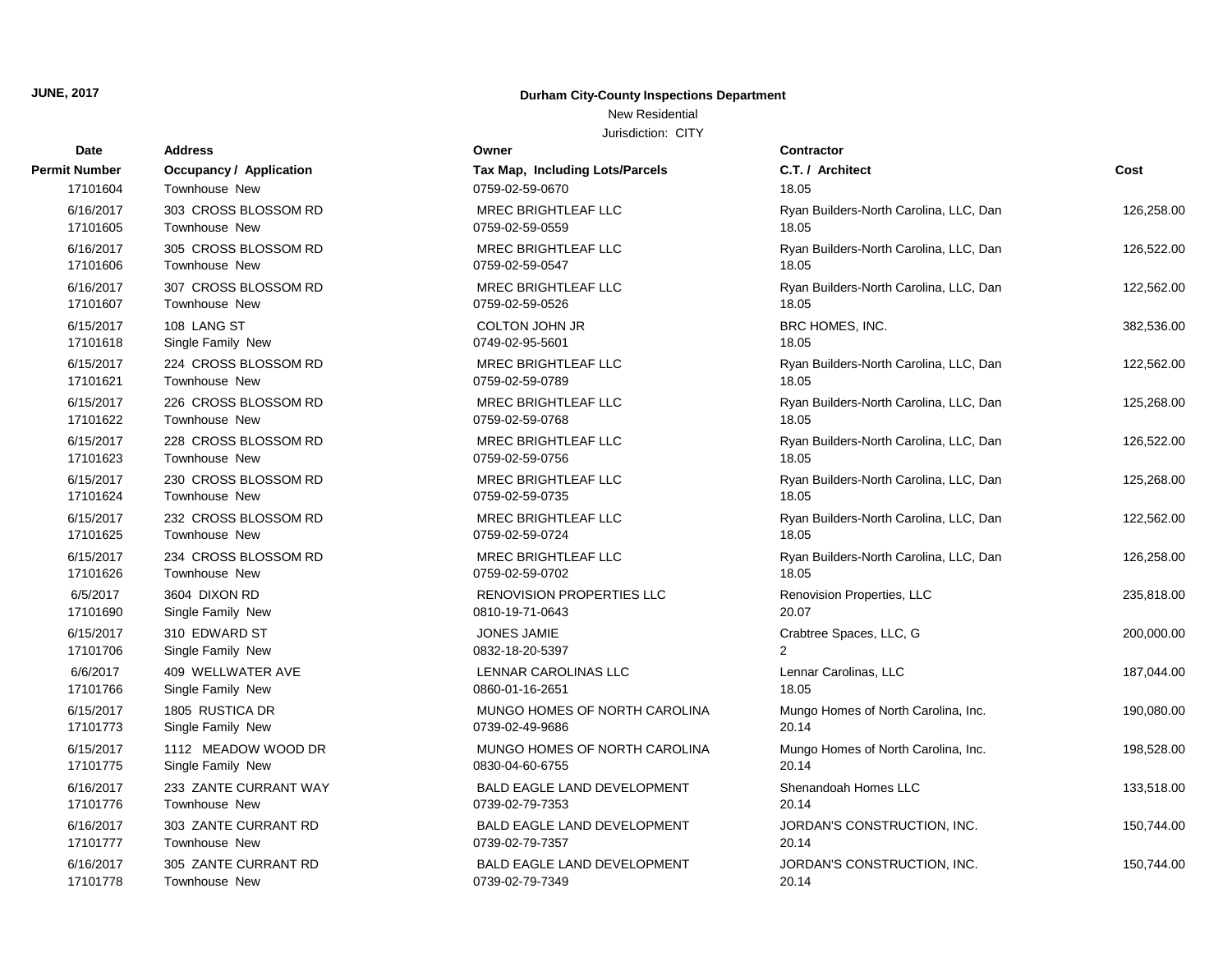# **Date Contractor Address Owner Permit Number Occupancy / Application C.T. 1999 C.T. C.T.** 7 17101913 Townhouse New 0813-20-71-061-17101913 0 17101912 Townhouse New 0813-20-71-071-081-0813-20-71-071-081-081-081-081-081-081-17101911 Townhouse New 2013-20-71-0764 17101911 0813-20-71-0764 17.1054 17.1054 17.1054 17.1054 17.1054 17.10 17101898 Single Family New 00 17101881 Single Family New 0810-17101881 0810-17101881 17101859 Single Family New 0011-02-77101859 0012-7742 20.12-7742 20.12-7742 20.12 6/22/2017 3914 OLD CHAPEL HILL RD 17101858 Single Family New 0 6/6/2017 631 SWIFT CREEK XING 17101823 Townhouse New 2002-02-5970 18.059-02-49-9870 18.059-02-49-9870 18.059-02-6/6/2017 210 W PIEDMONT AVE 17101822 Townhouse New 0 17101821 Townhouse New 0 17101820 Townhouse New 0 17101786 Single Family New 00 17101785 Single Family New 0 6/6/2017 4620 CHICOPEE TRL 17101784 Single Family New 0717-04-80-3988 20.12 6/16/2017 2608 WINDY HILL RD 17101782 Townhouse New 20.14 Town Town New 20.14 Town 17101782 17101781 Townhouse New 0739-02-79-7447 20.147 20.147 20.147 20.147 20.147 20.147 20.147 20.147 20.147 20.147 2 6/16/2017 313 ZANTE CURRANT RD 17101780 Townhouse New 0 6/16/2017 311 ZANTE CURRANT RD 17101779 Townhouse New 2002-02-7442 20.142 20.142 20.142 20.142 20.142 20.142 20.142 20.142 20.142 20.142 20 6/16/2017 309 ZANTE CURRANT RD 6/16/2017 307 ZANTE CURRANT RD

#### **JUNE, 2017 Durham City-County Inspections Department**

New Residential

| it Number | <b>Occupancy / Application</b> | Tax Map, Including Lots/Parcels    | C.T. / Architect                       | Cost       |
|-----------|--------------------------------|------------------------------------|----------------------------------------|------------|
| 6/16/2017 | 307 ZANTE CURRANT RD           | BALD EAGLE LAND DEVELOPMENT        | JORDAN'S CONSTRUCTION, INC.            | 151,140.00 |
| 17101779  | <b>Townhouse New</b>           | 0739-02-79-7442                    | 20.14                                  |            |
| 6/16/2017 | 309 ZANTE CURRANT RD           | BALD EAGLE LAND DEVELOPMENT        | JORDAN'S CONSTRUCTION, INC.            | 151,140.00 |
| 17101780  | Townhouse New                  | 0739-02-79-7444                    | 20.14                                  |            |
| 6/16/2017 | 311 ZANTE CURRANT RD           | <b>BALD EAGLE LAND DEVELOPMENT</b> | JORDAN'S CONSTRUCTION, INC.            | 174,702.00 |
| 17101781  | Townhouse New                  | 0739-02-79-7447                    | 20.14                                  |            |
| 6/16/2017 | 313 ZANTE CURRANT RD           | <b>BALD EAGLE LAND DEVELOPMENT</b> | JORDAN'S CONSTRUCTION, INC.            | 133,518.00 |
| 17101782  | Townhouse New                  | 0739-02-79-7540                    | 20.14                                  |            |
| 6/6/2017  | 126 FILIGREE WAY               | MERITAGE HOMES OF THE              | Meritage Homes of the Carolinas, Inc.  | 281,886.01 |
| 17101784  | Single Family New              | 0717-04-80-3988                    | 20.12                                  |            |
| 6/16/2017 | 2608 WINDY HILL RD             | AGUSTINE GERALD E                  | ESPITIA, EZEQUIEL                      | 205,590.00 |
| 17101785  | Single Family New              | 0759-03-03-2322                    | 18.05                                  |            |
| 6/6/2017  | 4620 CHICOPEE TRL              | <b>SCHNER SUSAN R</b>              | Quackenbush Homes, LLC                 | 238,326.00 |
| 17101786  | Single Family New              | 0709-02-56-0243                    | 20.18                                  |            |
| 6/6/2017  | 417 IRVING WAY                 | <b>MREC BRIGHTLEAF LLC</b>         | Ryan Builders-North Carolina, LLC, Dan | 81,069.79  |
| 17101820  | <b>Townhouse New</b>           | 0759-02-49-9867                    | 18.05                                  |            |
| 6/6/2017  | 419 IRVING WAY                 | MREC BRIGHTLEAF LLC                | Ryan Builders-North Carolina, LLC, Dan | 81,069.79  |
| 17101821  | Townhouse New                  | 0759-02-49-9864                    | 18.05                                  |            |
| 6/6/2017  | 421 IRVING WAY                 | MREC BRIGHTLEAF LLC                | Ryan Builders-North Carolina, LLC, Dan | 81,069.79  |
| 17101822  | <b>Townhouse New</b>           | 0759-02-49-9872                    | 18.05                                  |            |
| 6/6/2017  | 423 IRVING WAY                 | <b>MREC BRIGHTLEAF LLC</b>         | Ryan Builders-North Carolina, LLC, Dan | 81,069.79  |
| 17101823  | Townhouse New                  | 0759-02-49-9870                    | 18.05                                  |            |
| 6/6/2017  | 210 W PIEDMONT AVE             | <b>MOUNT VERNON BAPTIST CHURCH</b> | TREVEL CONSTRUCTION CORPORATION        | 153,000.00 |
| 17101858  | Single Family New              | 0821-16-73-5302                    | 12.01                                  |            |
| 6/6/2017  | 631 SWIFT CREEK XING           | TOLL NC LP                         | TOLL BROTHERS OF NC II, INC.           | 308,484.00 |
| 17101859  | Single Family New              | 0717-02-75-7742                    | 20.12                                  |            |
| 6/22/2017 | 3914 OLD CHAPEL HILL RD        | <b>CITYLINK HOMES LLC</b>          | Carr General Contractor L.L.C. Blake   | 190,000.00 |
| 17101881  | Single Family New              | 0810-17-21-0730                    | 20.16                                  |            |
| 6/15/2017 | 1013 NICKELBY ST               | AVH BETHPAGE LLC                   | AVH CAROLINAS, LLC.                    | 280,236.00 |
| 17101898  | Single Family New              | 0758-03-04-4156                    | 20.14                                  |            |
| 6/14/2017 | 2039 FRONT ST                  | FAIRVIEW LAND & VENTURE II LLC     | ROBUCK HOMES TRIANGLE, LLC             | 228,340.00 |
| 17101911  | Townhouse New                  | 0813-20-71-9764                    | 17.05                                  |            |
| 6/14/2017 | 2041 FRONT ST                  | FAIRVIEW LAND & VENTURE II LLC     | ROBUCK HOMES TRIANGLE, LLC             | 219,170.00 |
| 17101912  | Townhouse New                  | 0813-20-71-9757                    | 17.05                                  |            |
| 6/14/2017 | 2043 FRONT ST                  | FAIRVIEW LAND & VENTURE II LLC     | ROBUCK HOMES TRIANGLE, LLC             | 246,960.00 |
| 17101913  | Townhouse New                  | 0813-20-71-9840                    | 17.05                                  |            |
| 6/14/2017 | 2045 FRONT ST                  | FAIRVIEW LAND & VENTURE II LLC     | ROBUCK HOMES TRIANGLE, LLC             | 228,340.00 |

| t Number  | <b>Occupancy / Application</b> | Tax Map, Including Lots/Parcels    | C.T. / Architect                       | Cost       |
|-----------|--------------------------------|------------------------------------|----------------------------------------|------------|
| 6/16/2017 | 307 ZANTE CURRANT RD           | <b>BALD EAGLE LAND DEVELOPMENT</b> | JORDAN'S CONSTRUCTION, INC.            | 151,140.00 |
| 17101779  | Townhouse New                  | 0739-02-79-7442                    | 20.14                                  |            |
| 6/16/2017 | 309 ZANTE CURRANT RD           | <b>BALD EAGLE LAND DEVELOPMENT</b> | JORDAN'S CONSTRUCTION, INC.            | 151,140.00 |
| 17101780  | Townhouse New                  | 0739-02-79-7444                    | 20.14                                  |            |
| 6/16/2017 | 311 ZANTE CURRANT RD           | <b>BALD EAGLE LAND DEVELOPMENT</b> | JORDAN'S CONSTRUCTION, INC.            | 174,702.00 |
| 17101781  | <b>Townhouse New</b>           | 0739-02-79-7447                    | 20.14                                  |            |
| 6/16/2017 | 313 ZANTE CURRANT RD           | BALD EAGLE LAND DEVELOPMENT        | JORDAN'S CONSTRUCTION, INC.            | 133,518.00 |
| 17101782  | <b>Townhouse New</b>           | 0739-02-79-7540                    | 20.14                                  |            |
| 6/6/2017  | 126 FILIGREE WAY               | MERITAGE HOMES OF THE              | Meritage Homes of the Carolinas, Inc.  | 281,886.01 |
| 17101784  | Single Family New              | 0717-04-80-3988                    | 20.12                                  |            |
| 6/16/2017 | 2608 WINDY HILL RD             | <b>AGUSTINE GERALD E</b>           | ESPITIA, EZEQUIEL                      | 205,590.00 |
| 17101785  | Single Family New              | 0759-03-03-2322                    | 18.05                                  |            |
| 6/6/2017  | 4620 CHICOPEE TRL              | <b>SCHNER SUSAN R</b>              | Quackenbush Homes, LLC                 | 238,326.00 |
| 17101786  | Single Family New              | 0709-02-56-0243                    | 20.18                                  |            |
| 6/6/2017  | 417 IRVING WAY                 | MREC BRIGHTLEAF LLC                | Ryan Builders-North Carolina, LLC, Dan | 81,069.79  |
| 17101820  | Townhouse New                  | 0759-02-49-9867                    | 18.05                                  |            |
| 6/6/2017  | 419 IRVING WAY                 | <b>MREC BRIGHTLEAF LLC</b>         | Ryan Builders-North Carolina, LLC, Dan | 81,069.79  |
| 17101821  | Townhouse New                  | 0759-02-49-9864                    | 18.05                                  |            |
| 6/6/2017  | 421 IRVING WAY                 | <b>MREC BRIGHTLEAF LLC</b>         | Ryan Builders-North Carolina, LLC, Dan | 81,069.79  |
| 17101822  | Townhouse New                  | 0759-02-49-9872                    | 18.05                                  |            |
| 6/6/2017  | 423 IRVING WAY                 | MREC BRIGHTLEAF LLC                | Ryan Builders-North Carolina, LLC, Dan | 81,069.79  |
| 17101823  | Townhouse New                  | 0759-02-49-9870                    | 18.05                                  |            |
| 6/6/2017  | 210 W PIEDMONT AVE             | <b>MOUNT VERNON BAPTIST CHURCH</b> | TREVEL CONSTRUCTION CORPORATION        | 153,000.00 |
| 17101858  | Single Family New              | 0821-16-73-5302                    | 12.01                                  |            |
| 6/6/2017  | 631 SWIFT CREEK XING           | TOLL NC LP                         | TOLL BROTHERS OF NC II, INC.           | 308,484.00 |
| 17101859  | Single Family New              | 0717-02-75-7742                    | 20.12                                  |            |
| 6/22/2017 | 3914 OLD CHAPEL HILL RD        | <b>CITYLINK HOMES LLC</b>          | Carr General Contractor L.L.C. Blake   | 190,000.00 |
| 17101881  | Single Family New              | 0810-17-21-0730                    | 20.16                                  |            |
| 6/15/2017 | 1013 NICKELBY ST               | AVH BETHPAGE LLC                   | AVH CAROLINAS, LLC.                    | 280,236.00 |
| 17101898  | Single Family New              | 0758-03-04-4156                    | 20.14                                  |            |
| 6/14/2017 | 2039 FRONT ST                  | FAIRVIEW LAND & VENTURE II LLC     | ROBUCK HOMES TRIANGLE, LLC             | 228,340.00 |
| 17101911  | Townhouse New                  | 0813-20-71-9764                    | 17.05                                  |            |
| 6/14/2017 | 2041 FRONT ST                  | FAIRVIEW LAND & VENTURE II LLC     | ROBUCK HOMES TRIANGLE, LLC             | 219,170.00 |
| 17101912  | Townhouse New                  | 0813-20-71-9757                    | 17.05                                  |            |
| 6/14/2017 | 2043 FRONT ST                  | FAIRVIEW LAND & VENTURE II LLC     | ROBUCK HOMES TRIANGLE, LLC             | 246,960.00 |
| 17101013  | Townhouse New                  | 0813-20-71-9840                    | 17 በ5                                  |            |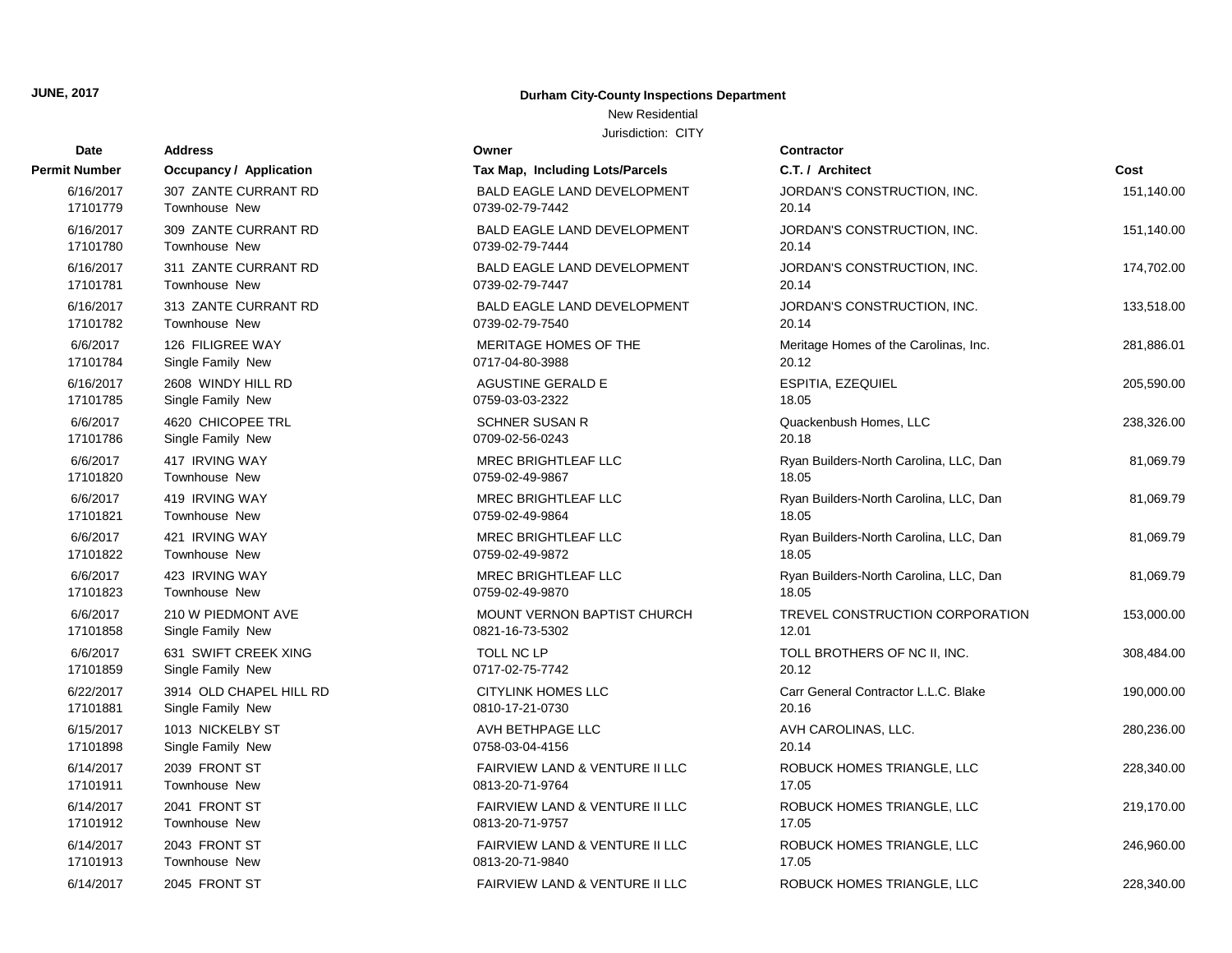#### New Residential

| Date                 | <b>Address</b>                       | Owner                               | <b>Contractor</b>                     |            |
|----------------------|--------------------------------------|-------------------------------------|---------------------------------------|------------|
| Permit Number        | <b>Occupancy / Application</b>       | Tax Map, Including Lots/Parcels     | C.T. / Architect                      | Cost       |
| 17101914             | Townhouse New                        | 0813-20-71-9823                     | 17.05                                 |            |
| 6/6/2017             | 1807 NELLORA LN                      | <b>BEAZER HOMES LLC</b>             | <b>BEAZER HOMES CORP.</b>             | 146,000.00 |
| 17101933             | Single Family New                    | 0850-02-86-8799                     | 18.05                                 |            |
| 6/23/2017            | 628 HIDDENBROOK DR                   | <b>LENNAR CAROLINAS LLC</b>         | Lennar Carolinas, LLC                 | 185,790.00 |
| 17101957             | Single Family New                    | 0860-01-07-1370                     | 18.05                                 |            |
| 6/7/2017             | 217 KING LEAR LN                     | AF-FOUR SEASONS LLC                 | True Homes, LLC                       | 253,638.00 |
| 17101964             | Single Family New                    | 0747-02-99-8176                     | 20.14                                 |            |
| 6/9/2017             | 740 ATTICUS WAY                      | AVH BETHPAGE LLC                    | AVH CAROLINAS, LLC.                   | 289,212.00 |
| 17101965             | Single Family New                    | 0748-04-93-6865                     | 20.14                                 |            |
| 6/12/2017            | 742 ATTICUS WAY                      | AVH BETHPAGE LLC                    | AVH CAROLINAS, LLC.                   | 206,976.00 |
| 17101966             | Single Family New                    | 0748-04-93-7823                     | 20.14                                 |            |
| 6/9/2017             | 743 ATTICUS WAY                      | AVH BETHPAGE LLC                    | AVH CAROLINAS, LLC.<br>20.14          | 228,954.00 |
| 17101967             | Single Family New                    | 0748-04-93-7998                     |                                       |            |
| 6/9/2017<br>17101968 | 748 ATTICUS WAY<br>Single Family New | AVH BETHPAGE LLC<br>0748-04-93-8861 | AVH CAROLINAS, LLC.<br>20.14          | 279,906.00 |
| 6/20/2017            | 750 ATTICUS WAY                      | AVH BETHPAGE LLC                    | AVH CAROLINAS, LLC.                   | 197,538.00 |
| 17101969             | Single Family New                    | 0748-04-93-9820                     | 20.14                                 |            |
| 6/9/2017             | 1208 STEINBECK DR                    | AVH BETHPAGE LLC                    | AVH CAROLINAS, LLC.                   | 198,330.00 |
| 17101970             | Single Family New                    | 0748-03-94-9154                     | 20.14                                 |            |
| 6/6/2017             | 1604 CAPSTONE DR                     | MERITAGE HOMES OF THE               | Meritage Homes of the Carolinas, Inc. | 222,552.00 |
| 17101972             | Single Family New                    | 0717-04-61-8473                     | 20.12                                 |            |
| 6/6/2017             | 12 RICHMOND CT                       | PRMS INVESTMENTS LLC                | TERRAMOR COMMUNITIES, LLC.            | 237,600.00 |
| 17101974             | Single Family New                    | 0727-01-46-5212                     | 20.12                                 |            |
| 6/7/2017             | 18 RICHMOND CT                       | PRMS INVESTMENTS LLC                | TERRAMOR COMMUNITIES, LLC.            | 225,324.00 |
| 17101975             | Single Family New                    | 0727-01-46-6262                     | 20.12                                 |            |
| 6/23/2017            | 1922 PATTERSONS MILL RD              | CALATLANTIC GROUP INC               | CALATLANTIC GROUP, INC.               | 305,778.00 |
| 17101988             | Single Family New                    | 0850-03-00-0575                     | 18.05                                 |            |
| 6/7/2017             | 2001 CRYSTAL LAKE RD                 | <b>FRASHER STEVE</b>                | FRASHER, S.L., LLC                    | 120,000.00 |
| 17102003             | Single Family New                    | 0823-09-07-8005                     | 17.11                                 |            |
| 6/9/2017             | 812 ATTICUS WAY                      | AVH BETHPAGE LLC                    | AVH CAROLINAS, LLC.                   | 156,750.00 |
| 17102008             | Single Family New                    | 0758-03-03-1796                     | 20.14                                 |            |
| 6/16/2017            | 2005 CRYSTAL LAKE RD                 | <b>FRASHER STEVE</b>                | FRASHER, S.L., LLC                    | 120,000.00 |
| 17102032             | Single Family New                    | 0823-09-07-7046                     | 17.11                                 |            |
| 6/16/2017            | 1806 NELLORA LN                      | <b>BEAZER HOMES LLC</b>             | BEAZER HOMES CORP.                    | 190,608.00 |
| 17102033             | Single Family New                    | 0850-02-86-8662                     | 18.05                                 |            |
| 6/16/2017            | 1809 NELLORA LN                      | <b>BEAZER HOMES LLC</b>             | BEAZER HOMES CORP.                    | 240,372.00 |
| 17102034             | Single Family New                    | 0850-02-86-9758                     | 18.05                                 |            |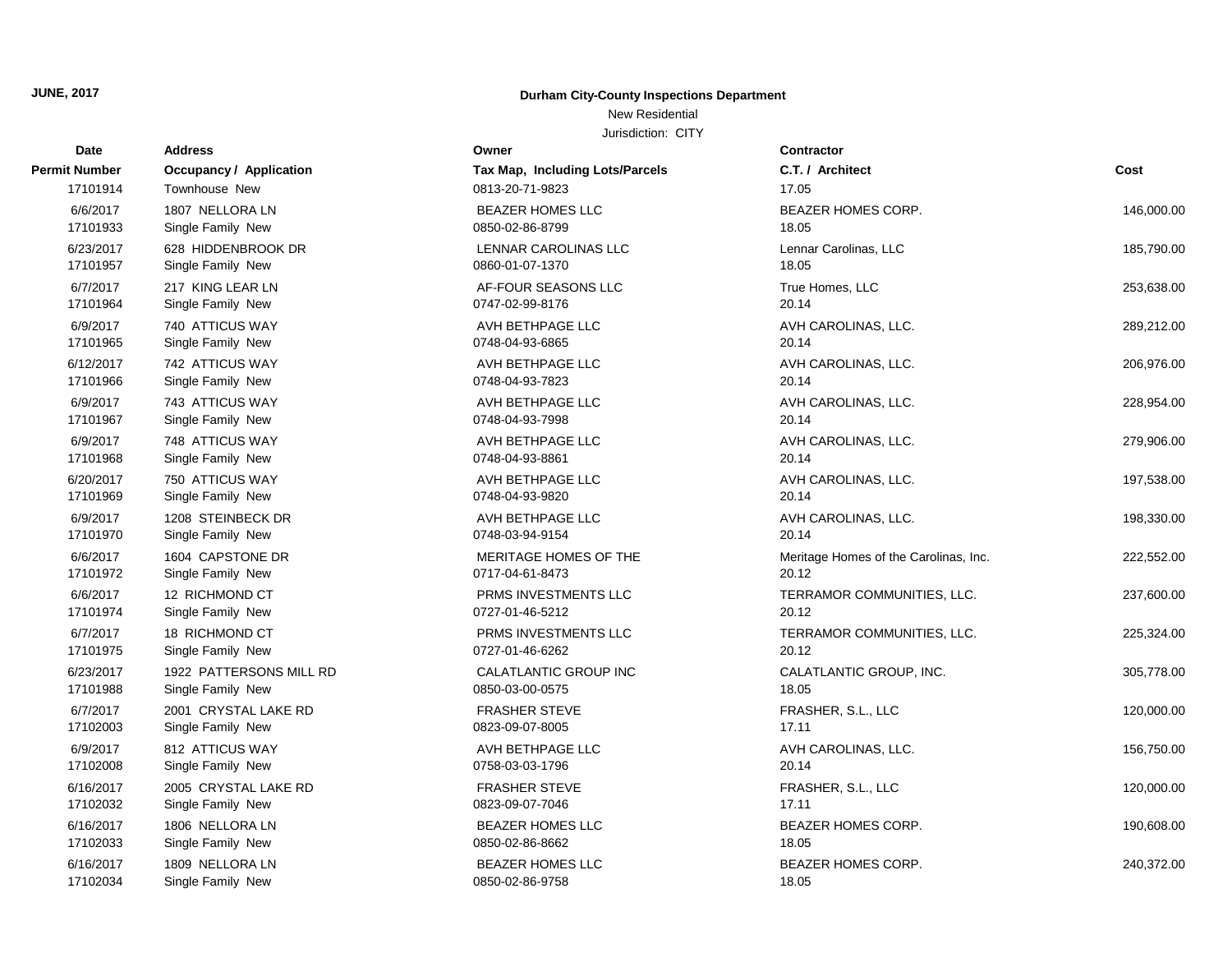# **Date Contractor Address Owner Permit Number Occupancy / Application Tax Map, Including L Parameter C.T.** *C.C.C. Comparent* **C.T.** *C.T. Comparent**C.T. Comparent**C.T. Comparent**C.T. Comparent**C.T. Comparent**C.T. Comparent**C.T. Compa* 17102095 Single Family New 20158-03-12-4807 17102089 Single Family New 0769-01-06-9112 17102078 Single Family New 0769-01-06-9108 17102077 Single Family New 2012 19:00 0769-01-25-3519 17102068 Townhouse New 2012 18:05 18:06 1759-01-49-8926 17102067 Townhouse New 2012 18:05 18:06 1759-01-49-8929 17102066 Townhouse New 2008/07/18.05/2012 17102066 Townhouse New 2008 17102065 Townhouse New 2008 100850-03-40-8023 17102064 Townhouse New 2008/03/18.05/0850-03-40-8025 17102063 Townhouse New 0850-03-40-8027 17102062 Townhouse New 2008/03/18.05/0850-03-40-8029 17102061 Townhouse New 0728-04-54-1134 20.13 17102060 Townhouse New 0728-04-54-1105 20.13 17102059 Townhouse New 2012 12:03 0728-04-54-0166 17102058 Single Family New 0769-03-42-6183 17102056 Single Family New 0769-01-25-3967 17102055 Single Family New 2012 19:00 0769-01-15-3908 17102035 Single Family New 0850-02-96-1440

#### **JUNE, 2017 Durham City-County Inspections Department**

#### New Residential

| Dale      | Auuress                        |                                 |                                        |            |
|-----------|--------------------------------|---------------------------------|----------------------------------------|------------|
| t Number  | <b>Occupancy / Application</b> | Tax Map, Including Lots/Parcels | C.T. / Architect                       | Cost       |
| 6/16/2017 | 1904 NELLORA LN                | <b>BEAZER HOMES CORP</b>        | BEAZER HOMES CORP.                     | 240,372.00 |
| 17102035  | Single Family New              | 0850-02-96-1440                 | 18.05                                  |            |
| 6/15/2017 | 109 GADWALL LN                 | PULTE HOME COMPANY LLC          | Pulte Home Company, LLC                | 216,942.00 |
| 17102055  | Single Family New              | 0769-01-15-3908                 | 19                                     |            |
| 6/15/2017 | 43 CURRITUCK LN                | PULTE HOME COMPANY LLC          | Pulte Home Company, LLC                | 155,166.00 |
| 17102056  | Single Family New              | 0769-01-25-3967                 | 19                                     |            |
| 6/15/2017 | 1208 ARECA WAY                 | PULTE HOME COMPANY LLC          | Pulte Home Company, LLC                | 148,070.00 |
| 17102058  | Single Family New              | 0769-03-42-6183                 | 19                                     |            |
| 6/22/2017 | 1223 CATCH FLY LN              | MERITAGE HOMES OF THE           | Meritage Homes of the Carolinas, Inc.  | 214,632.00 |
| 17102059  | Townhouse New                  | 0728-04-54-0166                 | 20.13                                  |            |
| 6/22/2017 | 1225 CATCH FLY LN              | MERITAGE HOMES OF THE           | Meritage Homes of the Carolinas, Inc.  | 170,874.00 |
| 17102060  | Townhouse New                  | 0728-04-54-1105                 | 20.13                                  |            |
| 6/22/2017 | 1227 CATCH FLY LN              | MERITAGE HOMES OF THE           | Meritage Homes of the Carolinas, Inc.  | 183,282.00 |
| 17102061  | Townhouse New                  | 0728-04-54-1134                 | 20.13                                  |            |
| 6/22/2017 | 310 IRVING WAY                 | MREC BRIGHTLEAF LLC             | Ryan Builders-North Carolina, LLC, Dan | 119,459.00 |
| 17102062  | Townhouse New                  | 0850-03-40-8029                 | 18.05                                  |            |
| 6/22/2017 | 312 IRVING WAY                 | <b>MREC BRIGHTLEAF LLC</b>      | Ryan Builders-North Carolina, LLC, Dan | 121,638.00 |
| 17102063  | Townhouse New                  | 0850-03-40-8027                 | 18.05                                  |            |
| 6/22/2017 | 314 IRVING WAY                 | MREC BRIGHTLEAF LLC             | Ryan Builders-North Carolina, LLC, Dan | 122,693.00 |
| 17102064  | Townhouse New                  | 0850-03-40-8025                 | 18.05                                  |            |
| 6/22/2017 | 316 IRVING WAY                 | <b>MREC BRIGHTLEAF LLC</b>      | Ryan Builders-North Carolina, LLC, Dan | 121,441.00 |
| 17102065  | Townhouse New                  | 0850-03-40-8023                 | 18.05                                  |            |
| 6/22/2017 | 318 IRVING WAY                 | <b>MREC BRIGHTLEAF LLC</b>      | Ryan Builders-North Carolina, LLC, Dan | 122,431.00 |
| 17102066  | Townhouse New                  | 0850-01-40-8021                 | 18.05                                  |            |
| 6/22/2017 | 402 IRVING WAY                 | <b>MREC BRIGHTLEAF LLC</b>      | Ryan Builders-North Carolina, LLC, Dan | 121,441.00 |
| 17102067  | Townhouse New                  | 0759-01-49-8929                 | 18.05                                  |            |
| 6/22/2017 | 404 IRVING WAY                 | <b>MREC BRIGHTLEAF LLC</b>      | Ryan Builders-North Carolina, LLC, Dan | 119,459.00 |
| 17102068  | Townhouse New                  | 0759-01-49-8926                 | 18.05                                  |            |
| 6/21/2017 | 28 CURRITUCK LN                | PULTE HOME COMPANY LLC          | Pulte Home Company, LLC                | 185,130.00 |
| 17102077  | Single Family New              | 0769-01-25-3519                 | 19                                     |            |
| 6/15/2017 | 503 TUTTLE RD                  | PULTE HOME COMPANY LLC          | Pulte Home Company, LLC                | 242,946.00 |
| 17102078  | Single Family New              | 0769-01-06-9108                 | 19                                     |            |
| 6/15/2017 | 413 TUTTLE RD                  | PULTE HOME COMPANY LLC          | Pulte Home Company, LLC                | 280,000.00 |
| 17102089  | Single Family New              | 0769-01-06-9112                 | 19                                     |            |
| 6/16/2017 | 6614 CROWN PKWY                | ALFC-PAGE ROAD LLC              | AVH CAROLINAS, LLC.                    | 230,010.00 |
| 17102095  | Single Family New              | 0758-03-12-4807                 | 20.14                                  |            |
| 6/15/2017 | 1035 CUTHBERT LN               | AVH BETHPAGE LLC                | AVH CAROLINAS, LLC.                    | 140,778.00 |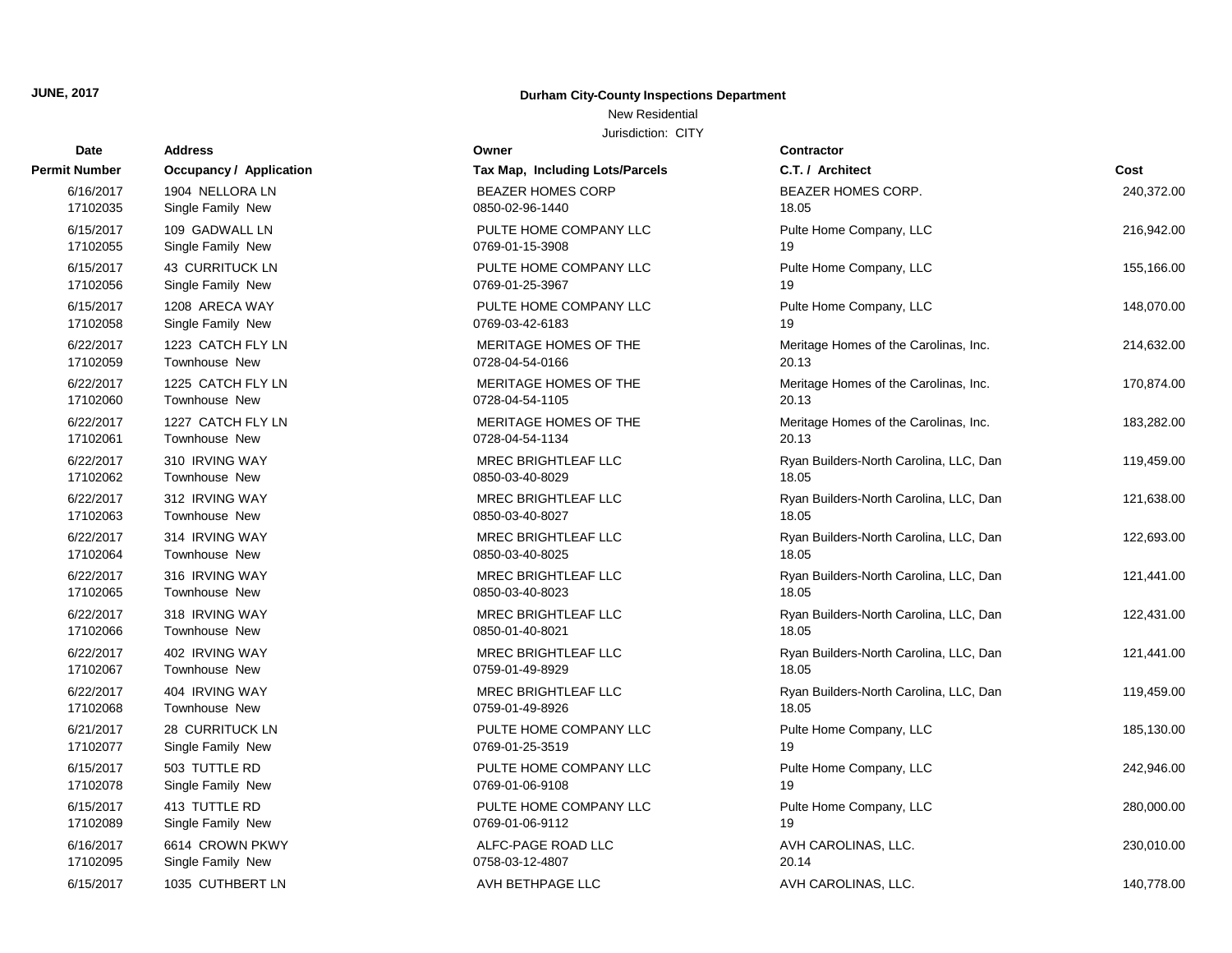# New Residential

| Date                 | <b>Address</b>          | Owner                                  | Contractor                            |            |
|----------------------|-------------------------|----------------------------------------|---------------------------------------|------------|
| <b>Permit Number</b> | Occupancy / Application | <b>Tax Map, Including Lots/Parcels</b> | C.T. / Architect                      | Cost       |
| 17102096             | Single Family New       | 0758-03-14-9970                        | 20.14                                 |            |
| 6/16/2017            | 1320 SAN ANTONIO BLVD   | MREC LEVEL BRIGHTLEAF SPRING           | Level Carolina Homes, LLC             | 192,390.00 |
| 17102100             | Single Family New       | 0850-04-82-2639                        | 18.05                                 |            |
| 6/15/2017            | 1023 CUTHBERT LN        | AVH BETHPAGE LLC                       | AVH CAROLINAS, LLC.                   | 157,014.00 |
| 17102101             | Single Family New       | 0758-03-14-6789                        | 20.14                                 |            |
| 6/16/2017            | 1402 PULITZER LN        | ALFC-PAGE ROAD LLC                     | AVH CAROLINAS, LLC.                   | 157,938.00 |
| 17102105             | Single Family New       | 0758-03-12-6518                        | 20.14                                 |            |
| 6/15/2017            | 1037 CUTHBERT LN        | AVH BETHPAGE LLC                       | AVH CAROLINAS, LLC.                   | 133,584.00 |
| 17102106             | Single Family New       | 0758-03-24-0910                        | 20.14                                 |            |
| 6/12/2017            | 1009 SANTIAGO ST        | AVH BETHPAGE LLC                       | AVH CAROLINAS, LLC.                   | 150,612.00 |
| 17102118             | Single Family New       | 0758-03-23-2908                        | 20.14                                 |            |
| 6/22/2017            | 115 WATTS ST            | <b>MATHER RICHARD CHARLES III</b>      | Rising Sun Pools, Incorporated        | 56,717.10  |
| 17102121             | Single Family New       | 0821-07-69-1756                        | 8.02                                  |            |
| 6/13/2017            | 127 FILIGREE WAY        | MERITAGE HOMES OF THE                  | Meritage Homes of the Carolinas, Inc. | 324,852.00 |
| 17102125             | Single Family New       | 0717-04-80-2979                        | 20.12                                 |            |
| 6/14/2017            | 6302 CABIN BRANCH DR    | <b>TIRPAK DANIEL IVAN</b>              | THE DREES HOMES COMPANY               | 308,814.00 |
| 17102127             | Single Family New       | 0835-02-78-8405                        | 16.01                                 |            |
| 6/13/2017            | 711 ADELINE CT          | <b>HERNDON PARTNERS LLC</b>            | THE DREES HOMES COMPANY               | 144,662.00 |
| 17102131             | Single Family New       | 0727-01-09-2426                        | 20.12                                 |            |
| 6/14/2017            | 3916 OLD CHAPEL HILL RD | BLAKE CARR GENERAL CONTRACTOR          | Carr General Contractor L.L.C. Blake  | 182,885.00 |
| 17102133             | Single Family New       | 0810-17-21-0602                        | 20.16                                 |            |
| 6/20/2017            | 622 HIDDENBROOK DR      | <b>LENNAR CAROLINAS LLC</b>            | Lennar Carolinas, LLC                 | 172,524.00 |
| 17102139             | Single Family New       | 0860-01-07-1475                        | 18.05                                 |            |
| 6/15/2017            | 302 E GEER ST           | <b>ALAND CORP</b>                      | Qubic, LLC                            | 212,000.00 |
| 17102140             | Single Family New       | 0831-05-29-0916                        | 9                                     |            |
| 6/19/2017            | 1213 GREAT EGRET WAY    | SHENANDOAH HOMES LLC                   | Shenandoah Homes LLC                  | 202,092.00 |
| 17102146             | <b>Townhouse New</b>    | 0717-01-28-1959                        | 20.12                                 |            |
| 6/19/2017            | 1215 GREAT EGRET WAY    | SHENANDOAH HOMES LLC                   | Shenandoah Homes LLC                  | 202,554.00 |
| 17102147             | <b>Townhouse New</b>    | 0717-01-28-1929                        | 20.12                                 |            |
| 6/19/2017            | 1217 GREAT EGRET WAY    | SHENANDOAH HOMES LLC                   | Shenandoah Homes LLC                  | 205,590.00 |
| 17102148             | <b>Townhouse New</b>    | 0717-01-28-1909                        | 20.12                                 |            |
| 6/19/2017            | 1219 GREAT EGRET WAY    | SHENANDOAH HOMES LLC                   | Shenandoah Homes LLC                  | 202,554.00 |
| 17102149             | Townhouse New           | 0717-01-28-0979                        | 20.12                                 |            |
| 6/22/2017            | 103 COURT JESTER WAY    | TRUE HOMES LLC                         | True Homes, LLC                       | 144,800.00 |
| 17102157             | Single Family New       | 0757-01-09-1156                        | 20.14                                 |            |
| 6/23/2017            | 312 BELLA ROSE DR       | <b>WEEKLEY HOMES LLC</b>               | Weekley Homes, L.P.                   | 233,046.00 |
| 17102179             | Single Family New       | 0707-01-27-2017                        | 20.12                                 |            |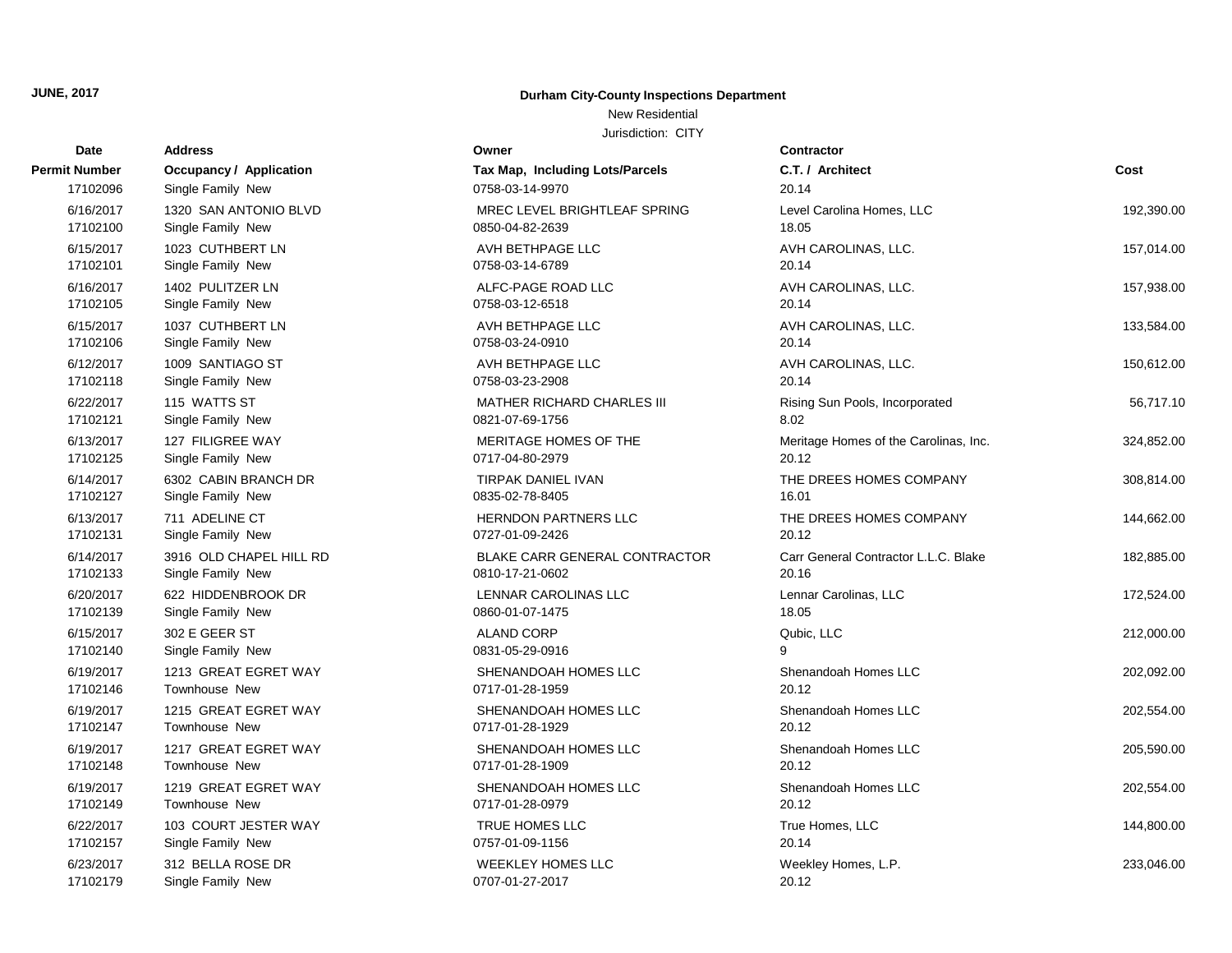#### New Residential

| Date          | <b>Address</b>                 | Owner                           | Contractor                |            |
|---------------|--------------------------------|---------------------------------|---------------------------|------------|
| Permit Number | <b>Occupancy / Application</b> | Tax Map, Including Lots/Parcels | C.T. / Architect          | Cost       |
| 6/21/2017     | 1219 ATTICUS WAY               | AVH BETHPAGE LLC                | AVH CAROLINAS, LLC.       | 198,330.00 |
| 17102187      | Single Family New              | 0758-03-24-0756                 | 20.14                     |            |
| 6/22/2017     | 1813 NELLORA LN                | <b>BEAZER HOMES LLC</b>         | BEAZER HOMES CORP.        | 180,774.00 |
| 17102194      | Single Family New              | 0850-02-96-0777                 | 18.05                     |            |
| 6/21/2017     | 1029 ATTICUS WAY               | AVH BETHPAGE LLC                | AVH CAROLINAS, LLC.       | 167,838.00 |
| 17102212      | Single Family New              | 0758-03-14-6118                 | 20.14                     |            |
| 6/23/2017     | 425 KINNAKEET DR               | ELD CARDINAL OAKS LLC           | Level Carolina Homes, LLC | 143,022.00 |
| 17102231      | Single Family New              | 0852-01-45-8121                 | 18.04                     |            |
| 6/23/2017     | 103 WAXWING DR                 | ELD CARDINAL OAKS LLC           | Level Carolina Homes, LLC | 177,144.00 |
| 17102233      | Single Family New              | 0852-01-45-1821                 | 18.04                     |            |
| 6/22/2017     | 112 STERLING CHAPEL WAY        | JEN NORTH CAROLINA 4 LLC        | Weekley Homes, L.P.       | 243,012.00 |
| 17102259      | Single Family New              | 0707-01-17-9480                 | 20.12                     |            |
| 6/22/2017     | 102 ROUNDTABLE PL              | <b>GHD-STERLING LLC</b>         | True Homes, LLC           | 219,846.00 |
| 17102265      | Single Family New              | 0747-02-89-5497                 | 20.14                     |            |
| 6/22/2017     | 103 ROUNDTABLE PL              | <b>GHD-STERLING LLC</b>         | True Homes, LLC           | 189,552.00 |
| 17102267      | Single Family New              | 0747-02-89-4441                 | 20.14                     |            |
| 6/30/2017     | 402 HOLLY BLOSSOM DR           | LENNAR CAROLINAS LLC            | Lennar Carolinas, LLC     | 195,888.00 |
| 17102268      | Single Family New              | 166328-PP163312                 | 18.05                     |            |
| 6/30/2017     | 644 HIDDENBROOK DR             | LENNAR CAROLINAS LLC            | Lennar Carolinas, LLC     | 227,832.00 |
| 17102269      | Single Family New              | 166328-PP163308                 | 18.05                     |            |
| 6/30/2017     | 646 HIDDENBROOK DR             | LENNAR CAROLINAS LLC            | Lennar Carolinas, LLC     | 261,030.00 |
| 17102270      | Single Family New              | 166328-PP163309                 | 18.05                     |            |
| 6/30/2017     | 648 HIDDENBROOK DR             | LENNAR CAROLINAS LLC            | Lennar Carolinas, LLC     | 170,280.00 |
| 17102271      | Single Family New              | 166328-PP163310                 | 18.05                     |            |
| 6/30/2017     | 650 HIDDENBROOK DR             | LENNAR CAROLINAS LLC            | Lennar Carolinas, LLC     | 219,978.00 |
| 17102272      | Single Family New              | 166328-PP163311                 | 18.05                     |            |
| 6/29/2017     | 703 TUTTLE RD                  | PULTE HOME COMPANY LLC          | Pulte Home Company, LLC   | 175,000.00 |
| 17102297      | Single Family New              | 0769-01-06-8920                 | 19.00                     |            |
| 6/29/2017     | 613 TUTTLE RD                  | PULTE HOME COMPANY LLC          | Pulte Home Company, LLC   | 187,638.00 |
| 17102298      | Single Family New              | 0769-01-06-8703                 | 18.00                     |            |
| 6/29/2017     | 111 PIPIT DR                   | PULTE HOME COMPANY LLC          | Pulte Home Company, LLC   | 141,570.00 |
| 17102300      | Single Family New              | 0769-01-27-8241                 | 19.00                     |            |
| 6/29/2017     | 117 MANNING WAY                | PULTE HOME COMPANY LLC          | Pulte Home Company, LLC   | 223,080.00 |
| 17102303      | Single Family New              | 0769-03-32-9828                 | 19                        |            |
| 6/29/2017     | 605 TUTTLE RD                  | PULTE HOME COMPANY LLC          | Pulte Home Company, LLC   | 188,958.00 |
| 17102304      | Single Family New              | 0769-01-06-8537                 | 19.00                     |            |
| 6/29/2017     | 115 MANNING WAY                | PULTE HOME COMPANY LLC          | Pulte Home Company, LLC   | 229,020.00 |